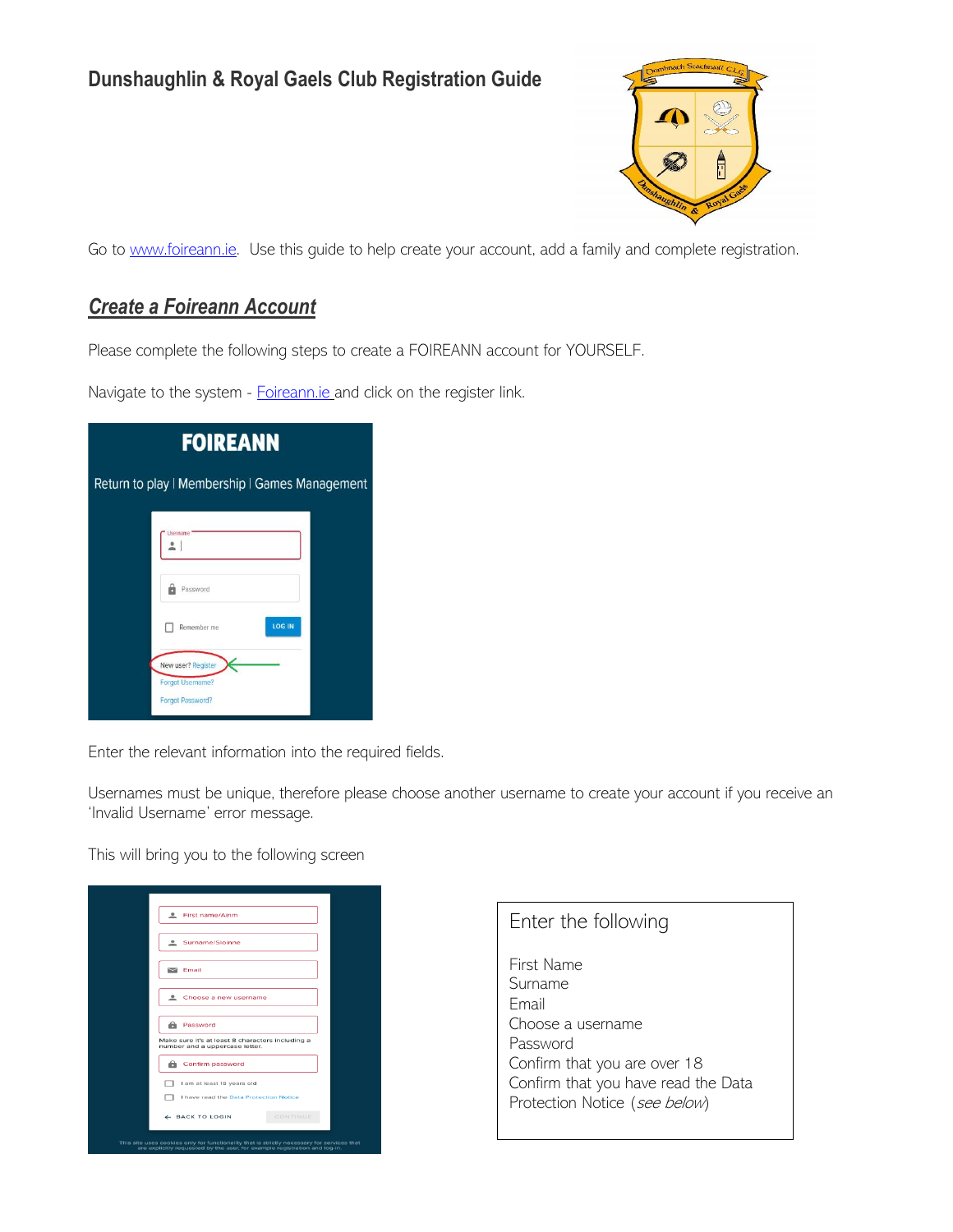### Click 'CONTINUE'



## *Verify your Email Address*

Check your inbox and click on the link within the email.

Please check spam or junk mail folders if the email does not appear within your inbox.

We would recommend that you use an email address that is personal to you and not one associated with, for example, a job, a voluntary role or a school or college position.

Sample of received email shown below. Click on the highlighted word as shown below by the arrow



Once you click on this link it will log you in and bring you to the Profile page of your FOIREANN account.

When you first login, there may be a message about 'Cookies'. Scroll to the bottom and click 'Save and Close'. If this does not appear, then you needn't worry about it

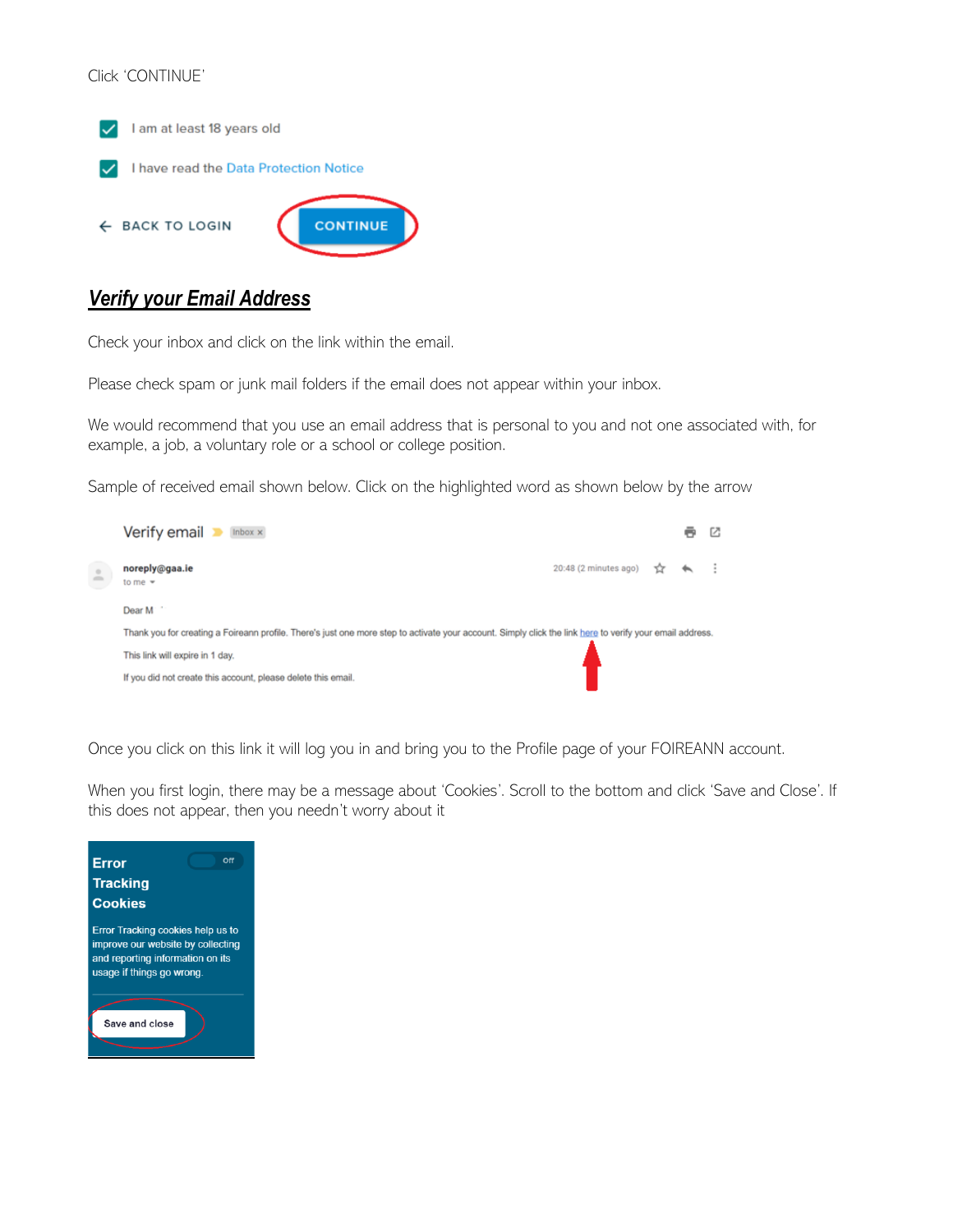### *Complete your Profile*

Enter the additional information into the mandatory fields.

To add your unit, i.e. your Club, School or College, you will need to select your Association (which is where you would select school or college etc. if required), County and Club from the dropdown options.

You can have multiple units listed in your profile (GAA, LGFA or Camogie; Home Club and School / College Club; Parent Club or Independent Team)



Select Profile and the following screen will appear

| <b>About You</b>        |                                                         |
|-------------------------|---------------------------------------------------------|
| 1382281                 |                                                         |
| Username                | Email                                                   |
| Jane Doe                | JaneDoe@email.com                                       |
| Change                  | Change                                                  |
| Password                | Gender                                                  |
|                         |                                                         |
| Change                  |                                                         |
| <b>First Name</b>       | <b>Surname</b>                                          |
|                         |                                                         |
| <b>Irish First Name</b> | <b>Irish Surname</b>                                    |
| ť                       | l                                                       |
| Date of Birth Optional  | <b>Phone Number</b>                                     |
|                         |                                                         |
|                         | Phone number must include country code i.e. +353 or +44 |

Your username, email and password should already be displayed.

Please fill in your First Name, Surname, DOB (This is especially important when filling in the profile of players as the system uses this to allocate you to a Team), Gender & Phone Number in the format +353812345678.

For Irish Name please click on the search icon once your first name / surname is filled in and it should give you a suggested name.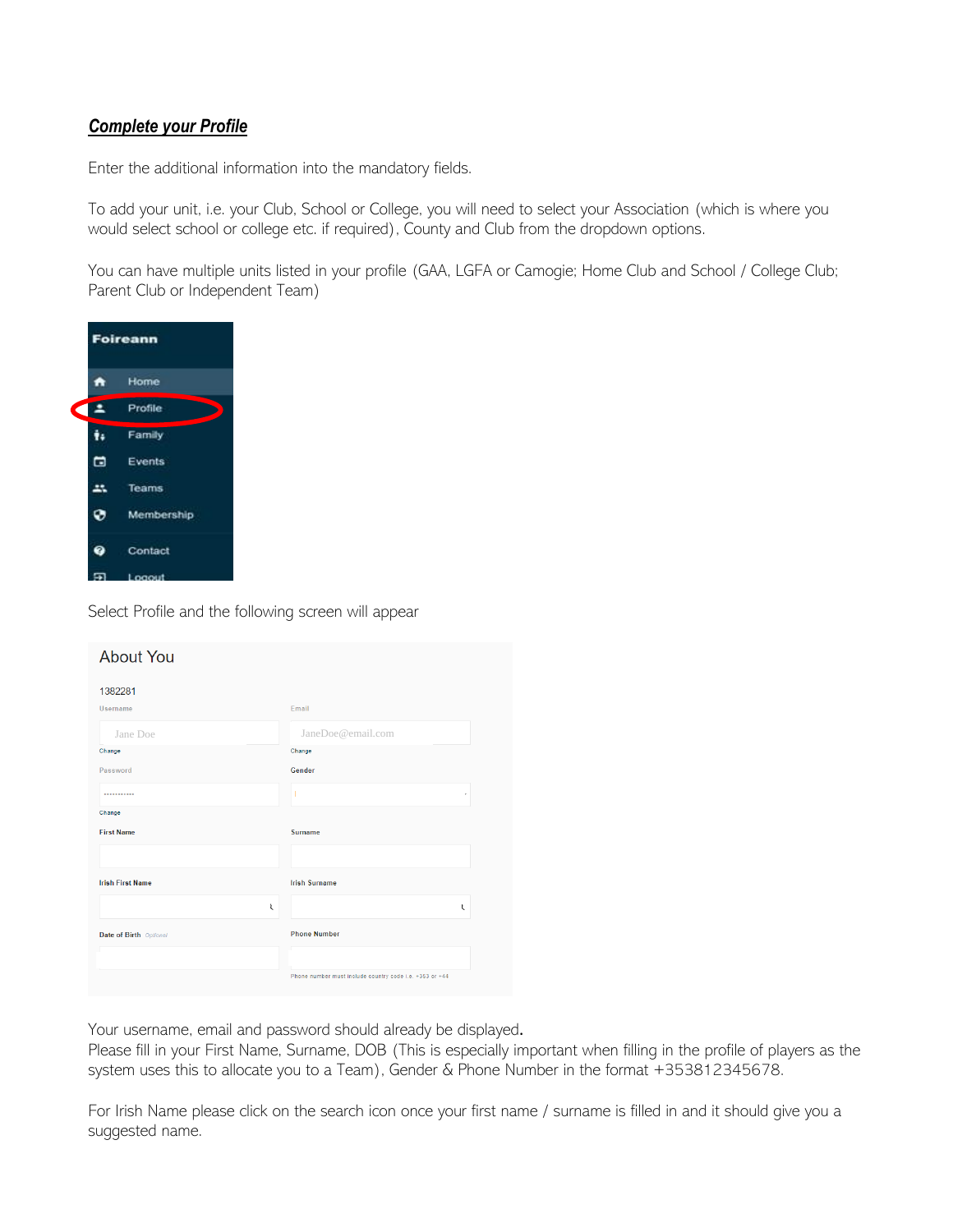| <b>Address Line 1</b>                                                                                                                                                | <b>Address Line 2</b> Optional |
|----------------------------------------------------------------------------------------------------------------------------------------------------------------------|--------------------------------|
|                                                                                                                                                                      |                                |
| Town                                                                                                                                                                 | Country                        |
| <b>Drumree</b>                                                                                                                                                       |                                |
| County                                                                                                                                                               | Postcode/Eircode               |
| $\overline{\phantom{0}}$                                                                                                                                             |                                |
|                                                                                                                                                                      |                                |
| <b>Medical Information</b><br>Allergies, conditions, medication etc. which may impact on your health, welfare or behaviour while<br>participating in our activities. |                                |
| <b>NONE</b><br><b>YFS</b>                                                                                                                                            |                                |

Fill in Address Line 1, Line2 (Optional), Town, County, Country, Eircode

In the 'town' section in the address, put DUNSHAUGHLIN in capital letters - This will allow the club registrar to distinguish the account you have set up from the duplicate accounts. Registrar can then delete the duplicate accounts

### Fill in Medical Information

Allergies, conditions, medication etc. which may impact on your health, welfare or behavior while participating in our activities. Select NONE/YES as appropriate. All medical information supplied will remain confidential and strictly only be used when required. This information is important for coaches to know so that they can look out for your child.

| <b>Photo &amp; Communication Consent</b>                                                                                                                                                                                                                                                                                                                                                                                                                                                                |
|---------------------------------------------------------------------------------------------------------------------------------------------------------------------------------------------------------------------------------------------------------------------------------------------------------------------------------------------------------------------------------------------------------------------------------------------------------------------------------------------------------|
| <b>Photo Consent</b><br>I am aware that my photograph or video image may be taken whilst attending or participating in games or activities<br>connected with the Club and I consent to it being used by the Club for items like match programmes, year books, match<br>reports, event reports or on the Club website or social media channels.<br>**Not applicable for LGFA Adult Players. For LGFA Adult Players, please see LGFA Membership Form by clicking<br><b>HERE</b> for further information** |
| $No$ (e) Yes                                                                                                                                                                                                                                                                                                                                                                                                                                                                                            |
| <b>Club Communications</b><br>Please select this option to receive communications regarding Club activities including matches, training, notifications of<br>meetings and / or the AGM, membership renewals, community announcements etc.                                                                                                                                                                                                                                                               |
| $No$ (e) Yes                                                                                                                                                                                                                                                                                                                                                                                                                                                                                            |
| <b>Additional Club Communications</b><br>Please select this option to receive communications regarding Club Fundraising Activities including the club lotto,<br>fundraising draws, social events, the club dinner dance, tickets and club merchandise.                                                                                                                                                                                                                                                  |
| (a) Yes<br>No                                                                                                                                                                                                                                                                                                                                                                                                                                                                                           |

Tick Yes for allowing Photo / Club communication / Additional Club communication. This step is really important to ensure you are set up correctly & eliminate any duplications.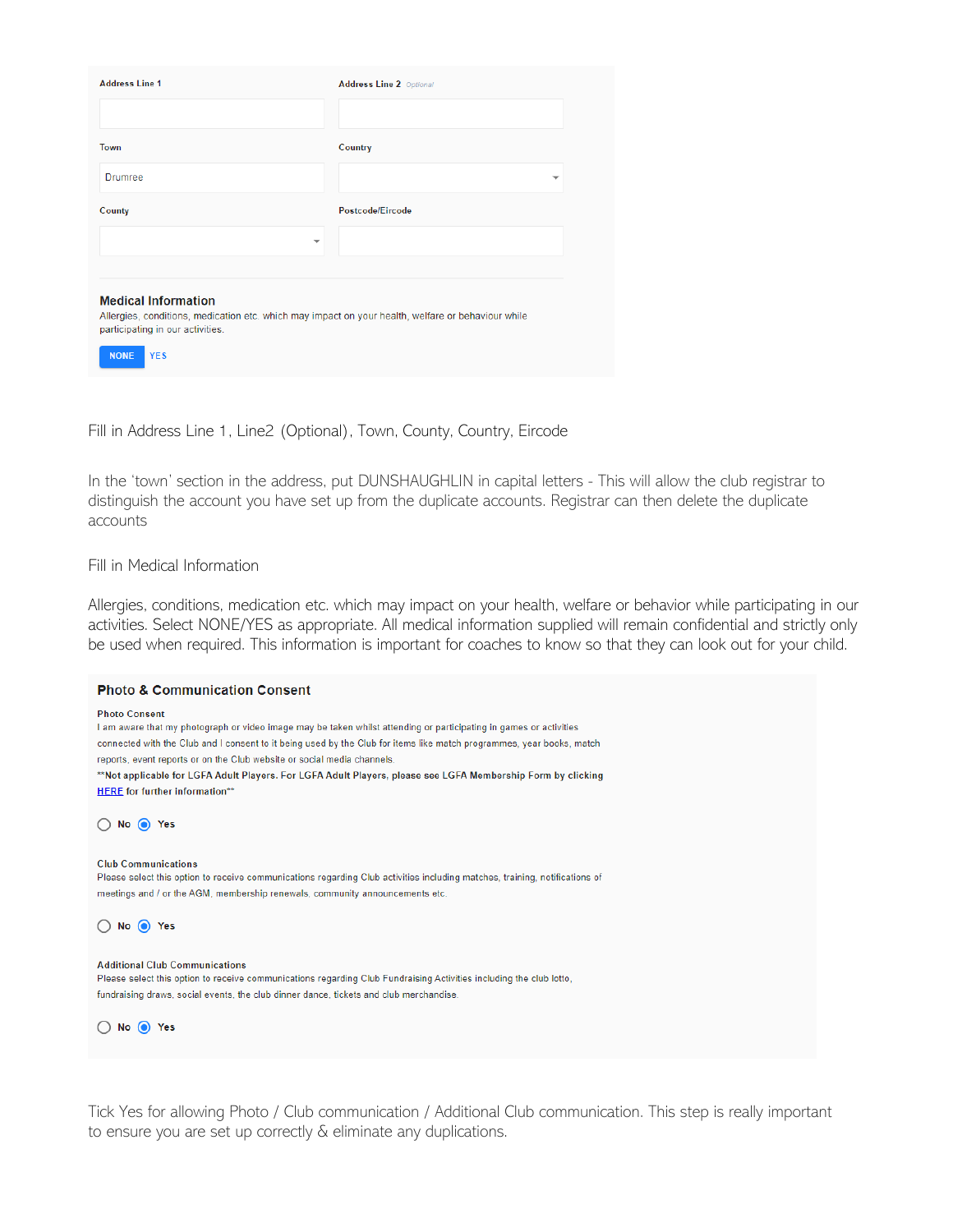| Your Club(s)                                         |                          |                     |                          |              |
|------------------------------------------------------|--------------------------|---------------------|--------------------------|--------------|
| Please add the club(s) that you are associated with. |                          |                     |                          |              |
| <b>ADD CLUB</b>                                      |                          |                     |                          |              |
|                                                      |                          |                     |                          |              |
| <b>Association</b>                                   |                          | <b>County Board</b> |                          |              |
| <b>GAA</b>                                           | $\overline{\phantom{a}}$ | Meath               | $\overline{\phantom{a}}$ |              |
| Club search                                          |                          |                     |                          |              |
| Dunshaughlin & Roval Gaels                           | ▼                        |                     | <b>Club Added</b>        | $\mathsf{x}$ |
|                                                      |                          |                     |                          |              |

Once you click save, you will be re-directed to the Foireann Home Page (See next page for further details).

## *Registering a Family*

On the Home page – Click on 'Family' on the menu. Once on the Family page, Click on '*Add New Family*'.



Enter a Name and Description for the Family. For our example we put the Surname in the Name and then use that name plus Family in the Description

## **Add New Family**

| Enter the name and description of this family |               |                |  |
|-----------------------------------------------|---------------|----------------|--|
| Name                                          |               |                |  |
| Doe                                           |               |                |  |
| Description                                   |               |                |  |
| Doe Family                                    |               |                |  |
|                                               |               |                |  |
|                                               | <b>CANCEL</b> | <b>CONFIRM</b> |  |

Click Confirm when done.

You will then automatically be assigned as a Parent/Guardian of this new family.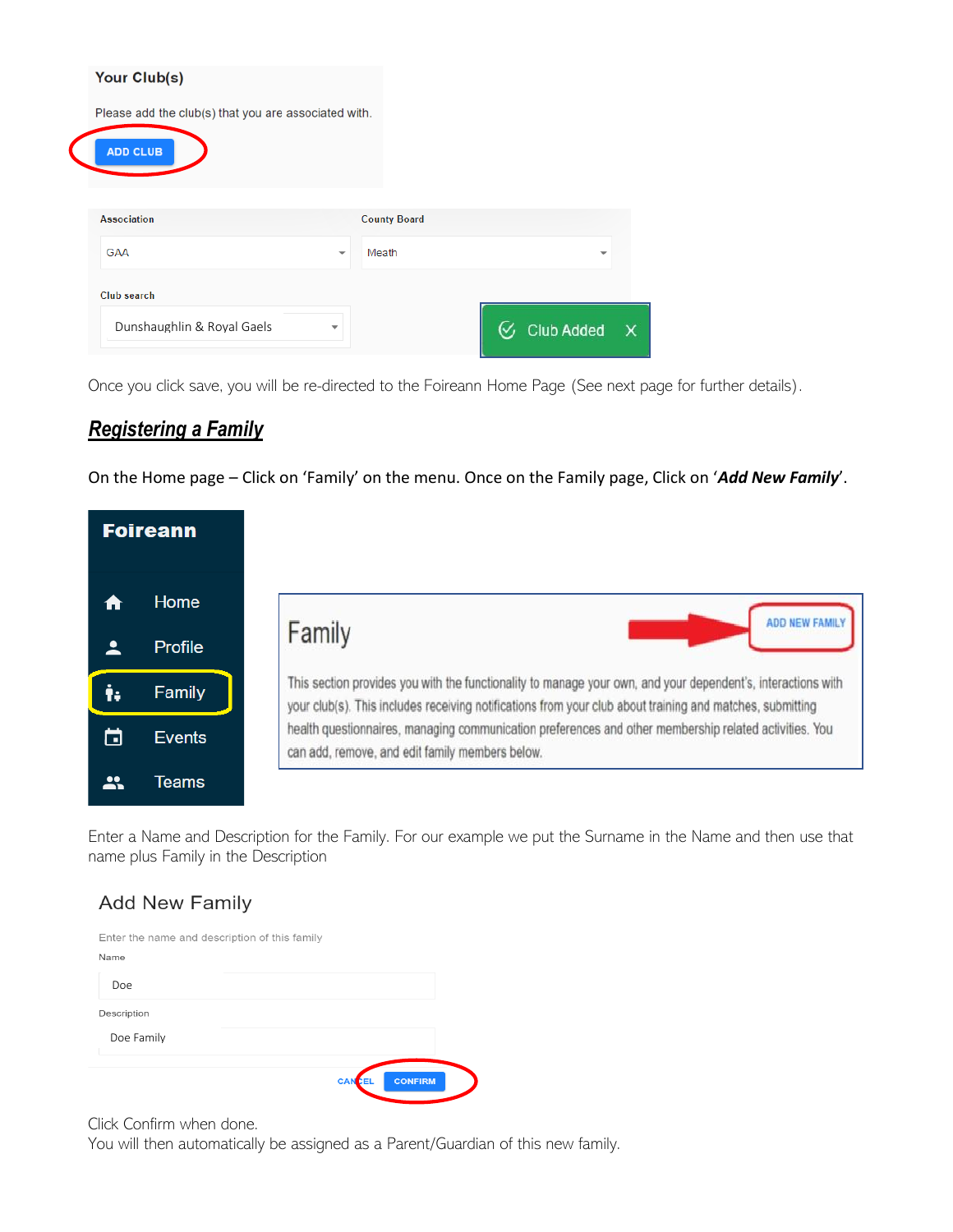# *Adding a Child to Family*

To add your children to your profile, click on 'Add Child'



Add your child's details (First Name and Surname) and click on Confirm.

# **Add Child**

Enter the child's name

| First Name | Surname |               |                |
|------------|---------|---------------|----------------|
| First Name | Surname |               |                |
|            |         | <b>CANCEL</b> | <b>CONFIRM</b> |

Continue this process until all children have been added.

### THE NEXT STEP IS VERY IMPORTANT!!!!

All children added will appear in your family profile. You now need to go in and Edit their details to add such things as Date of Birth, etc. This is very important as this will be used when assigning a team to them.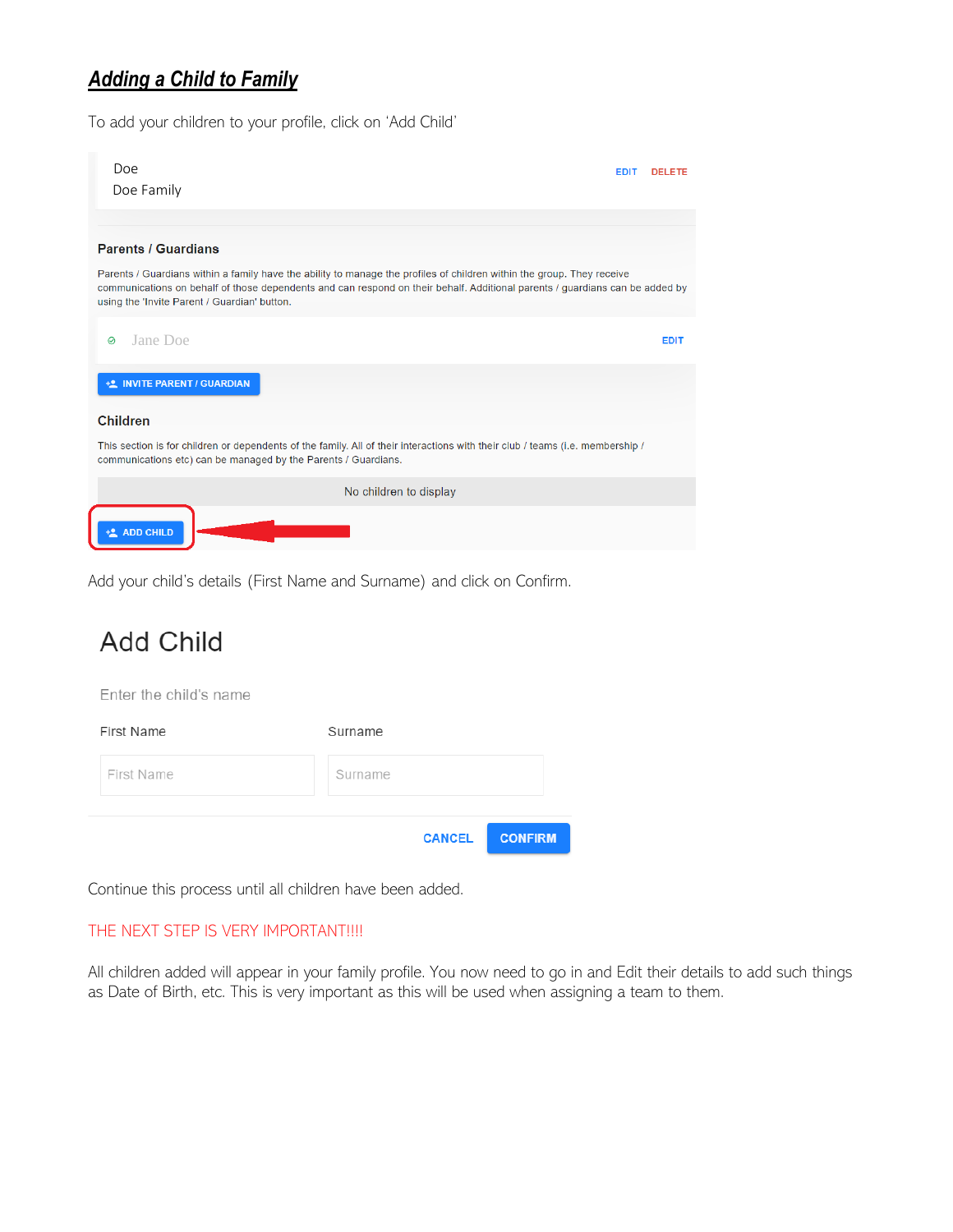#### **Parents / Guardians**

Parents / Guardians within a family have the ability to manage the profiles of children within the group. They receive<br>communications on behalf of those dependents and can respond on their behalf. Additional parents / guar using the 'Invite Parent / Guardian' button.

| Jane Doe                                                                                                                                                                                         |                      |             |                                  | <b>EDIT</b> |
|--------------------------------------------------------------------------------------------------------------------------------------------------------------------------------------------------|----------------------|-------------|----------------------------------|-------------|
| +2 INVITE PARENT / GUARDIAN                                                                                                                                                                      |                      |             |                                  |             |
| <b>Children</b>                                                                                                                                                                                  |                      |             |                                  |             |
| This section is for children or dependents of the family. All of their interactions with their club / teams (i.e. membership /<br>communications etc) can be managed by the Parents / Guardians. |                      |             |                                  |             |
| John Doe                                                                                                                                                                                         |                      | <b>EDIT</b> | MOVE TO ADDITIONAL PEOPLE REMOVE |             |
| +2 ADD CHILD                                                                                                                                                                                     |                      |             |                                  |             |
|                                                                                                                                                                                                  |                      |             |                                  |             |
| Profile                                                                                                                                                                                          |                      |             |                                  |             |
| Gender                                                                                                                                                                                           |                      |             |                                  |             |
| <b>Please Select</b><br>÷                                                                                                                                                                        |                      |             |                                  |             |
| <b>First Name</b>                                                                                                                                                                                | <b>Surname</b>       |             |                                  |             |
| John                                                                                                                                                                                             | Doe                  |             |                                  |             |
|                                                                                                                                                                                                  |                      |             |                                  |             |
| <b>Irish First Name</b>                                                                                                                                                                          | <b>Irish Surname</b> |             |                                  |             |
| Eoin<br>Q                                                                                                                                                                                        | Irish Surname        | Q           |                                  |             |
| Date of Birth                                                                                                                                                                                    |                      |             |                                  |             |
| <b>DD/MM/YYYY</b>                                                                                                                                                                                |                      |             |                                  |             |

Please fill in your First Name, Surname, DOB (This is especially important when filling in the profile of players as the system uses this to allocate you to a Team), Gender & Phone Number in the format +353812345678.

For Irish Name please click on the search icon once your first name / surname is filled in and it should give you a suggested name.

| <b>Address Line 1</b>    | <b>Address Line 2</b> Optional |
|--------------------------|--------------------------------|
|                          |                                |
| Town                     | Country                        |
|                          | $\overline{\phantom{a}}$       |
| County                   | Postcode/Eircode               |
| $\overline{\phantom{a}}$ |                                |
|                          |                                |

### **Medical Information**

Allergies, conditions, medication etc. which may impact on your health, welfare or behaviour while participating in our activities.

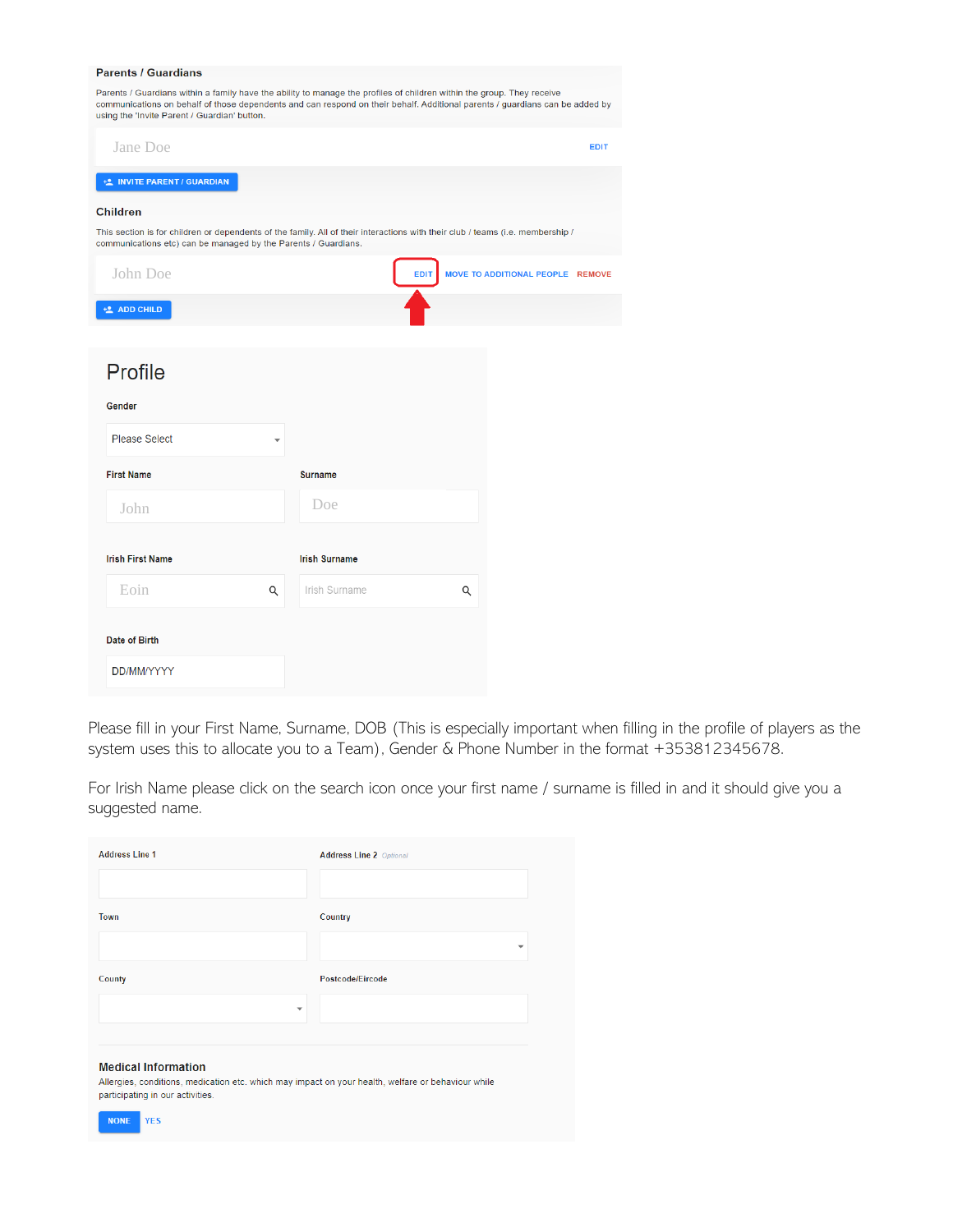Fill in Address Line 1, Line2 (Optional), Town, County, Country, Eircode

In the 'town' section in the address, put DUNSHAUGHLIN in capital letters - This will allow the club registrar to distinguish the account you have set up from the duplicate accounts. Registrar can then delete the duplicate accounts

Fill in Medical Information

Allergies, conditions, medication etc. which may impact on your health, welfare or behaviour while participating in our activities. Select NONE/YES as appropriate. All medical information supplied will remain confidential and strictly only be used when required. This information is important for coaches to know so that they can look out for your child.

| <b>Photo &amp; Communication Consent</b>                                                                                                                                                                                                                                                                                                                                                                                                                                                                |
|---------------------------------------------------------------------------------------------------------------------------------------------------------------------------------------------------------------------------------------------------------------------------------------------------------------------------------------------------------------------------------------------------------------------------------------------------------------------------------------------------------|
| <b>Photo Consent</b><br>I am aware that my photograph or video image may be taken whilst attending or participating in games or activities<br>connected with the Club and I consent to it being used by the Club for items like match programmes, year books, match<br>reports, event reports or on the Club website or social media channels.<br>**Not applicable for LGFA Adult Players. For LGFA Adult Players, please see LGFA Membership Form by clicking<br><b>HERE</b> for further information** |
| No $\odot$ Yes                                                                                                                                                                                                                                                                                                                                                                                                                                                                                          |
| <b>Club Communications</b><br>Please select this option to receive communications regarding Club activities including matches, training, notifications of<br>meetings and / or the AGM, membership renewals, community announcements etc.                                                                                                                                                                                                                                                               |
| No $\odot$ Yes                                                                                                                                                                                                                                                                                                                                                                                                                                                                                          |
| <b>Additional Club Communications</b><br>Please select this option to receive communications regarding Club Fundraising Activities including the club lotto,<br>fundraising draws, social events, the club dinner dance, tickets and club merchandise.                                                                                                                                                                                                                                                  |
| $No$ (e)<br>Yes                                                                                                                                                                                                                                                                                                                                                                                                                                                                                         |
|                                                                                                                                                                                                                                                                                                                                                                                                                                                                                                         |

Tick Yes for allowing Photo / Club communication / Additional Club communication. This step is really important to ensure you are set up correctly & eliminate any duplications.

Make sure that the club is correct.

Click on SAVE.

You will get a message 'user Profile Successfully updated'.

Repeat Add Child for any additional children

# *Registering Membership*

Your Home Page will look like this (Sample Membership profile for Tomas Ó Gallachóir):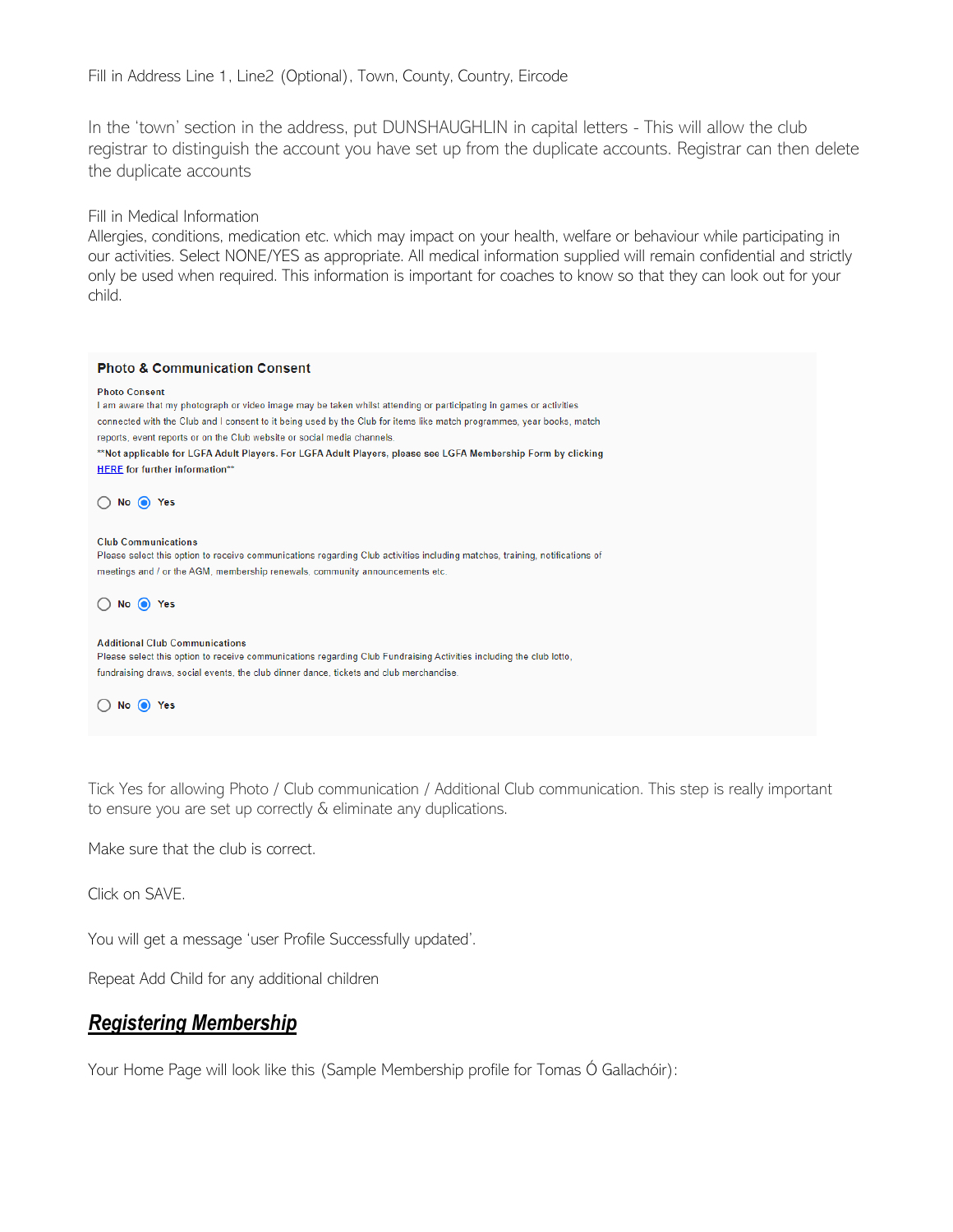

To register as a member of the club, simply click on 'REGISTER NOW' as shown above. This will bring you to the following page (shown below):

# Membership



Select "New Member" under Dunshaughlin & Royal Gaels, as shown above.

A list of all available memberships within the Club will now be shown. For this example we are showing you how to register a membership for the Nursery Group only.

Please select the correct membership that suits your needs at this point.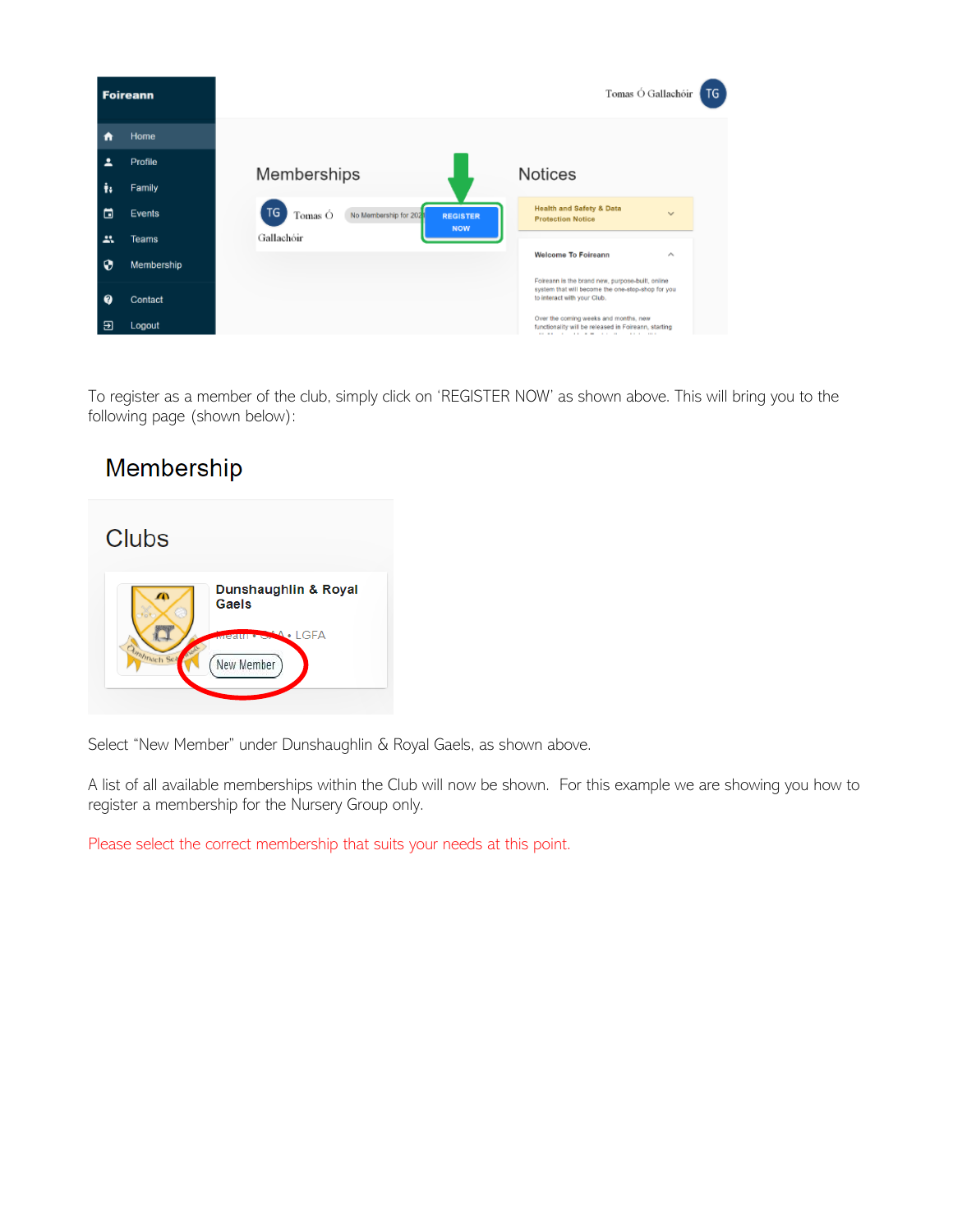

Scroll down to Juvenile Player / Nursery Group and select "REGISTER"



The following screen should appear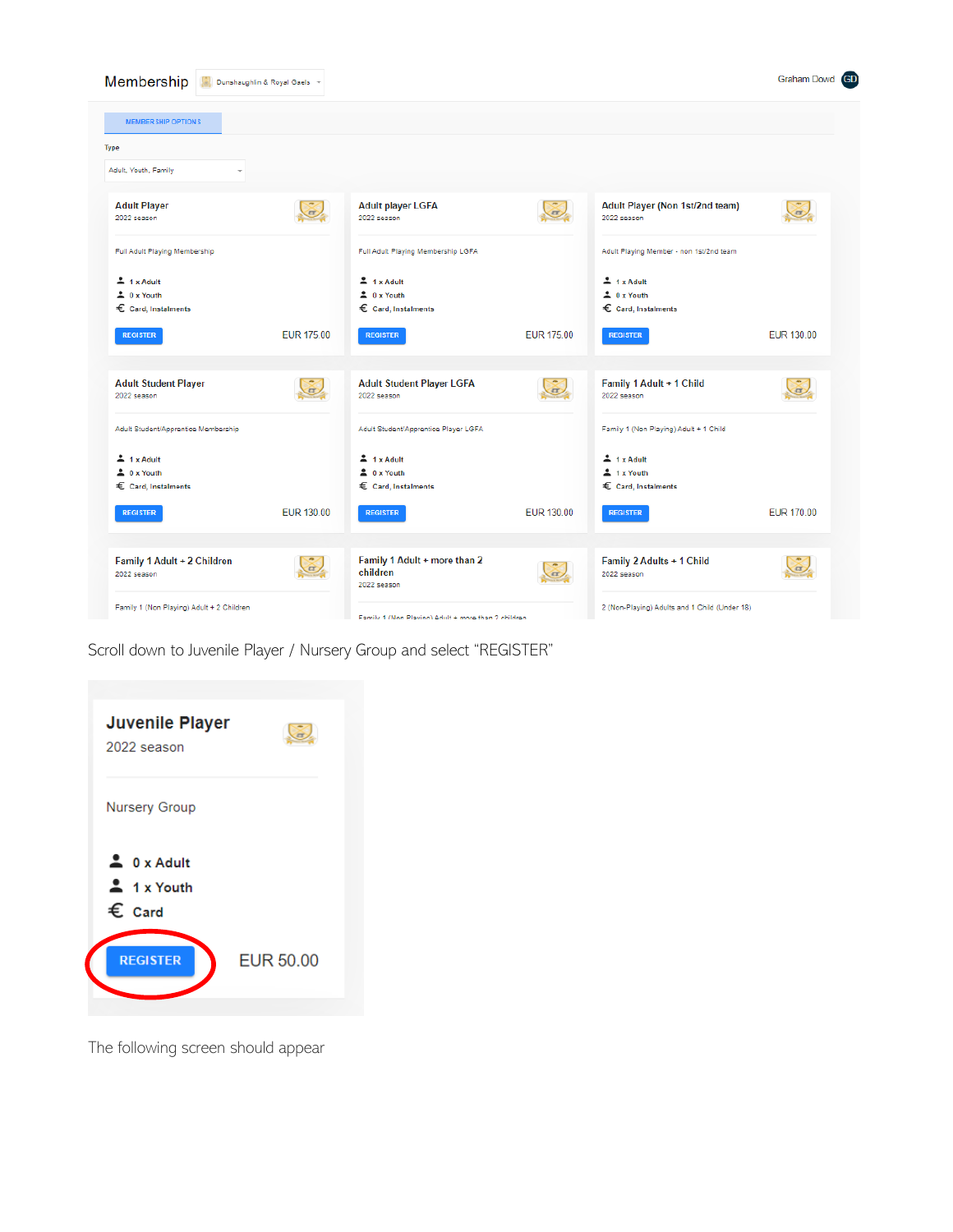| Membership                                                                                                                                                   |                                                                                                                                             | Graham Dowd <b>GD</b> |
|--------------------------------------------------------------------------------------------------------------------------------------------------------------|---------------------------------------------------------------------------------------------------------------------------------------------|-----------------------|
| <b>Juvenile Player</b><br>2022 Season                                                                                                                        |                                                                                                                                             | €50.00                |
| Add Members                                                                                                                                                  | 2 Confirm Details                                                                                                                           | 3 Payment             |
|                                                                                                                                                              | Tip: If you can register more than one person in this membership option, the members of your family will appear in the dropdown menus below |                       |
| If the person you wish to register does not appear you can add them in YOUR FAMILY<br>Add Youth Members to this Membership Option                            |                                                                                                                                             |                       |
| A Youth membership option is required for any person who is 17 years of age or younger on the 1st of January of the season you are purchasing for<br>Youth 1 |                                                                                                                                             |                       |
| <b>Please Select</b><br>$\mathbf{v}$<br>$\sqrt{}$ GAA<br><b>PLAYER</b><br>Youth                                                                              |                                                                                                                                             |                       |
|                                                                                                                                                              |                                                                                                                                             |                       |

Under "Youth 1" select the person within "Your Family" that you want to register for this membership.

| Youth 1<br>John Doe           | $\overline{\phantom{a}}$ |  |
|-------------------------------|--------------------------|--|
| GAA<br><b>PLAYER</b><br>Youth |                          |  |
|                               |                          |  |
|                               |                          |  |
|                               |                          |  |

### Select continue

The next screen will ask you to confirm details for the selected person – ensure you select the tick mark for agreement to the Code of Conduct for the club – the continue button will not become active until this is done!!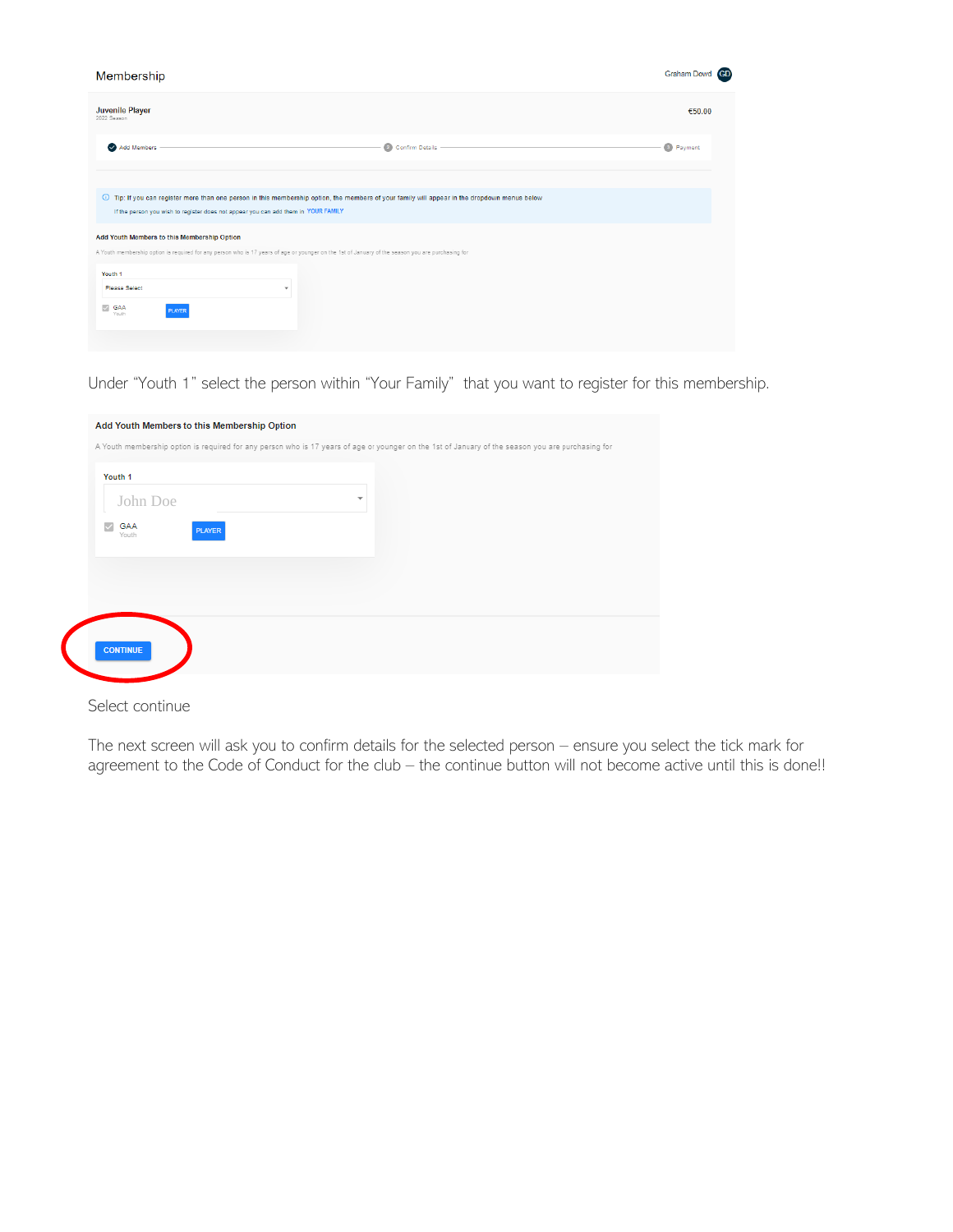# Membership

| in Minim School at MTT                                                       |                 |
|------------------------------------------------------------------------------|-----------------|
| Add Members                                                                  | Confirm Details |
|                                                                              |                 |
| Youth 1 - Confirm Details for John Doe<br><b>EDIT PROFILE</b><br><b>Name</b> |                 |
|                                                                              |                 |
| Date of Birth                                                                |                 |
| Gender                                                                       |                 |
|                                                                              |                 |
|                                                                              |                 |
| <b>Address</b>                                                               |                 |
|                                                                              |                 |
| <b>Medical Details</b>                                                       |                 |
|                                                                              |                 |
|                                                                              |                 |
| <b>Consent Details</b>                                                       |                 |
|                                                                              |                 |
|                                                                              |                 |
|                                                                              |                 |
| <b>Code of Conduct</b>                                                       |                 |
| √ I have read and agree to the code of Conduct on behalf of<br>John Doe      |                 |
| View Cade of Conduct                                                         |                 |
|                                                                              |                 |
|                                                                              |                 |
| <b>CONTINUE</b><br><b>BAC</b>                                                |                 |
|                                                                              |                 |
|                                                                              |                 |
|                                                                              |                 |

Select continue